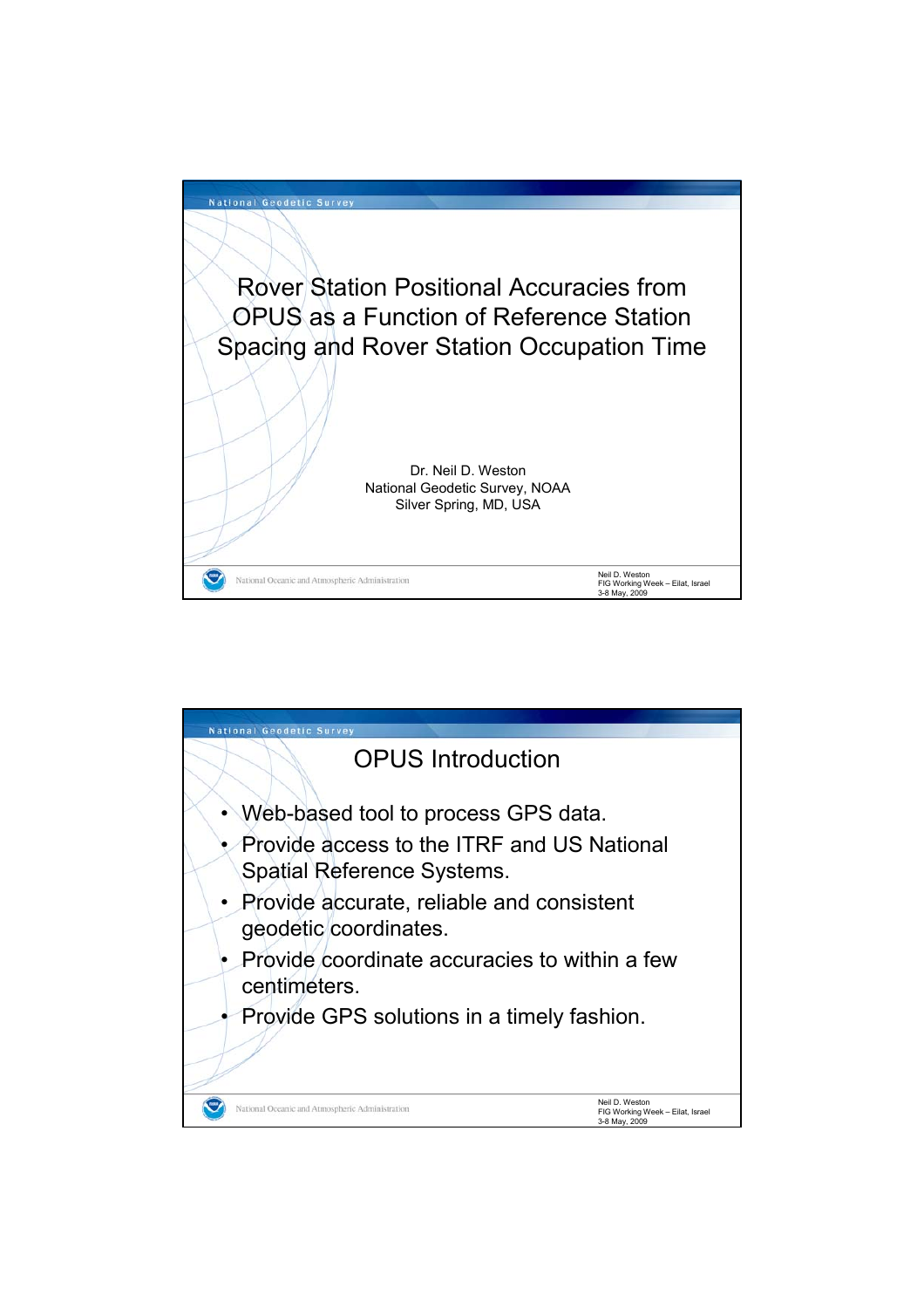

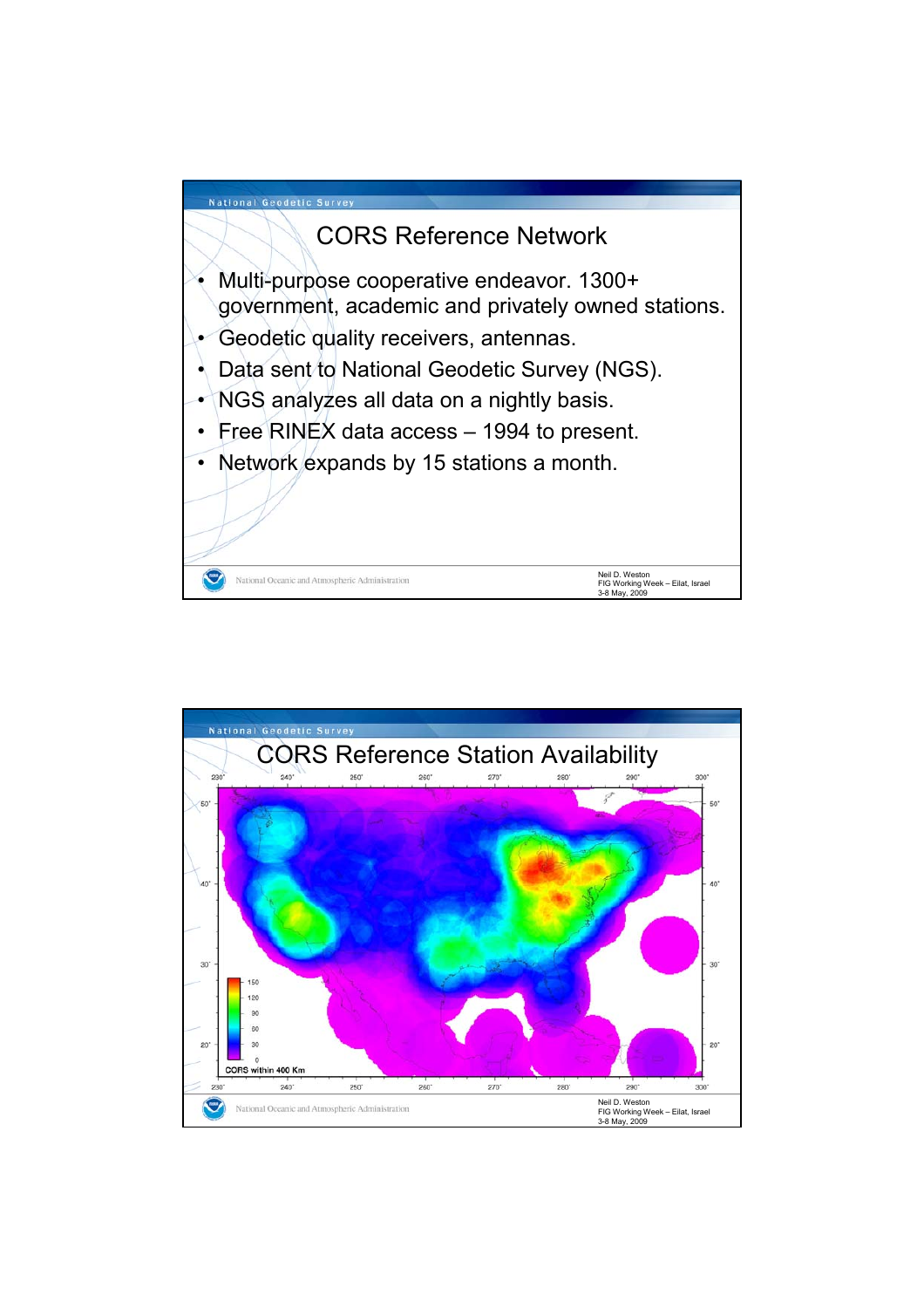

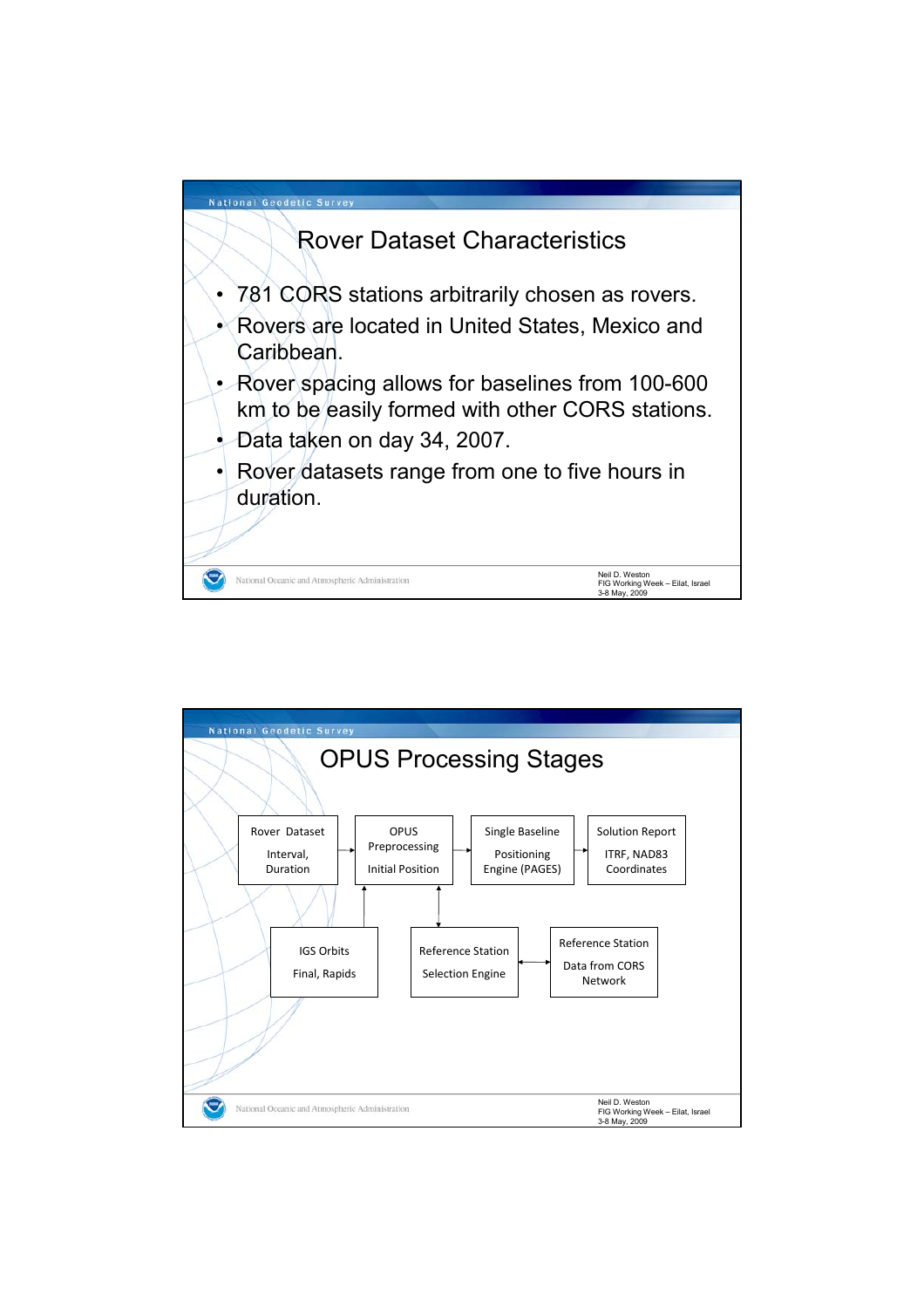

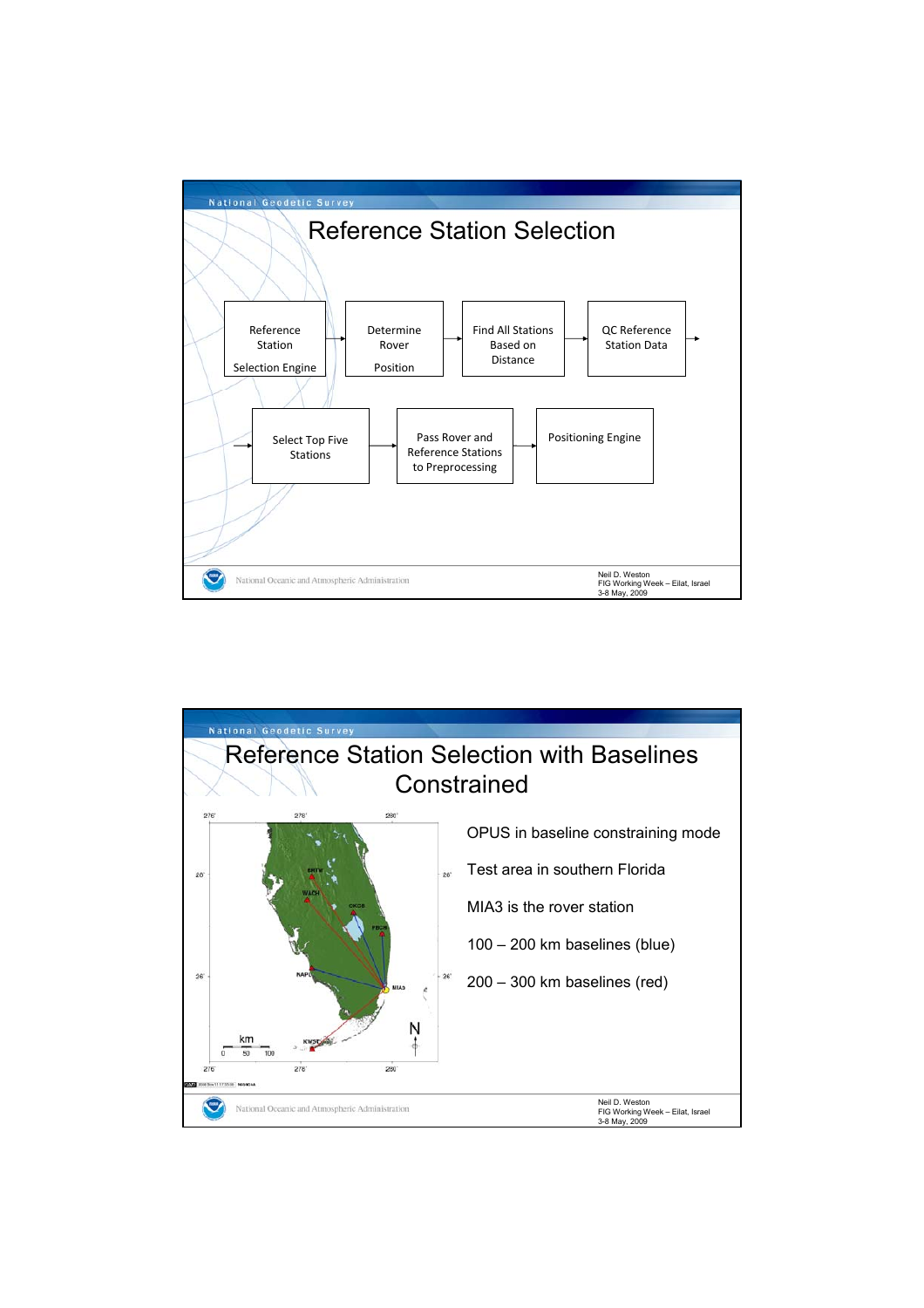

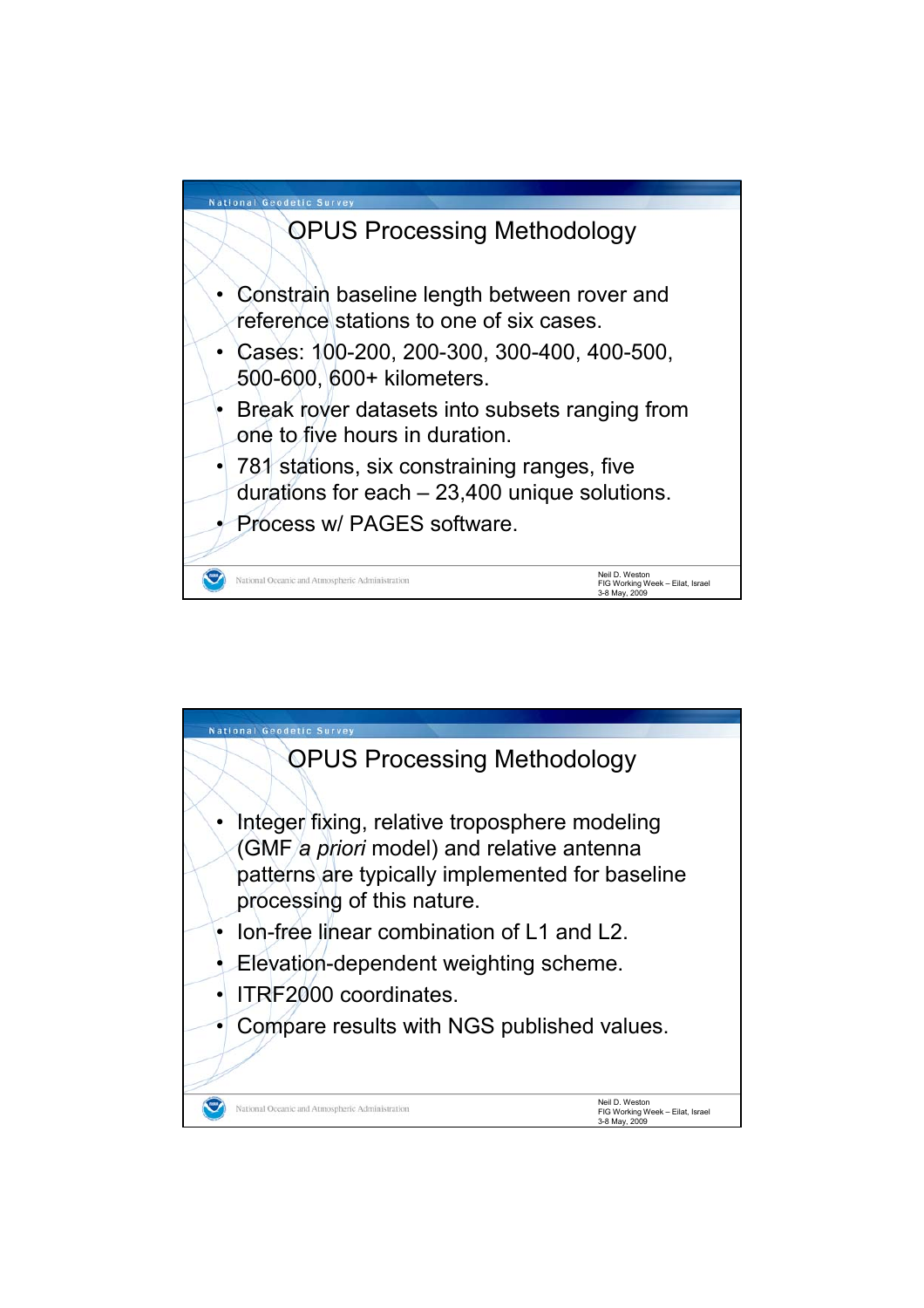| <b>National Geodetic Survey</b> |                                                 |                                                                     |                   |                 |                   |                   |  |  |  |  |  |  |
|---------------------------------|-------------------------------------------------|---------------------------------------------------------------------|-------------------|-----------------|-------------------|-------------------|--|--|--|--|--|--|
| <b>Baseline Length Groups</b>   |                                                 |                                                                     |                   |                 |                   |                   |  |  |  |  |  |  |
|                                 | 1<100 km                                        | 100-200 km                                                          | 200-300 km        | 300-400 km      | 400-500 km        | 500-600 km        |  |  |  |  |  |  |
| $\delta$ North (m)              | $0.009 \pm 0.003$                               | $0.009 \pm 0.003$                                                   | $0.010\pm0.004$   | $0.010\pm0.004$ | $0.011 \pm 0.004$ | $0.011 \pm 0.004$ |  |  |  |  |  |  |
| $\delta$ East (m)               | $0.014\pm0.009$                                 | $0.015 \pm 0.009$                                                   | $0.015 \pm 0.009$ | $0.017 + 0.011$ | $0.017 + 0.011$   | $0.017 + 0.010$   |  |  |  |  |  |  |
| $\delta$ Up (m)                 | $0.034\pm0.016$                                 | $0.035 \pm 0.016$                                                   | $0.037 \pm 0.019$ | $0.039 + 0.020$ | $0.039 + 0.019$   | $0.039 + 0.018$   |  |  |  |  |  |  |
|                                 |                                                 |                                                                     |                   |                 |                   |                   |  |  |  |  |  |  |
|                                 | National Oceanic and Atmospheric Administration | Neil D. Weston<br>FIG Working Week - Eilat, Israel<br>3-8 May, 2009 |                   |                 |                   |                   |  |  |  |  |  |  |

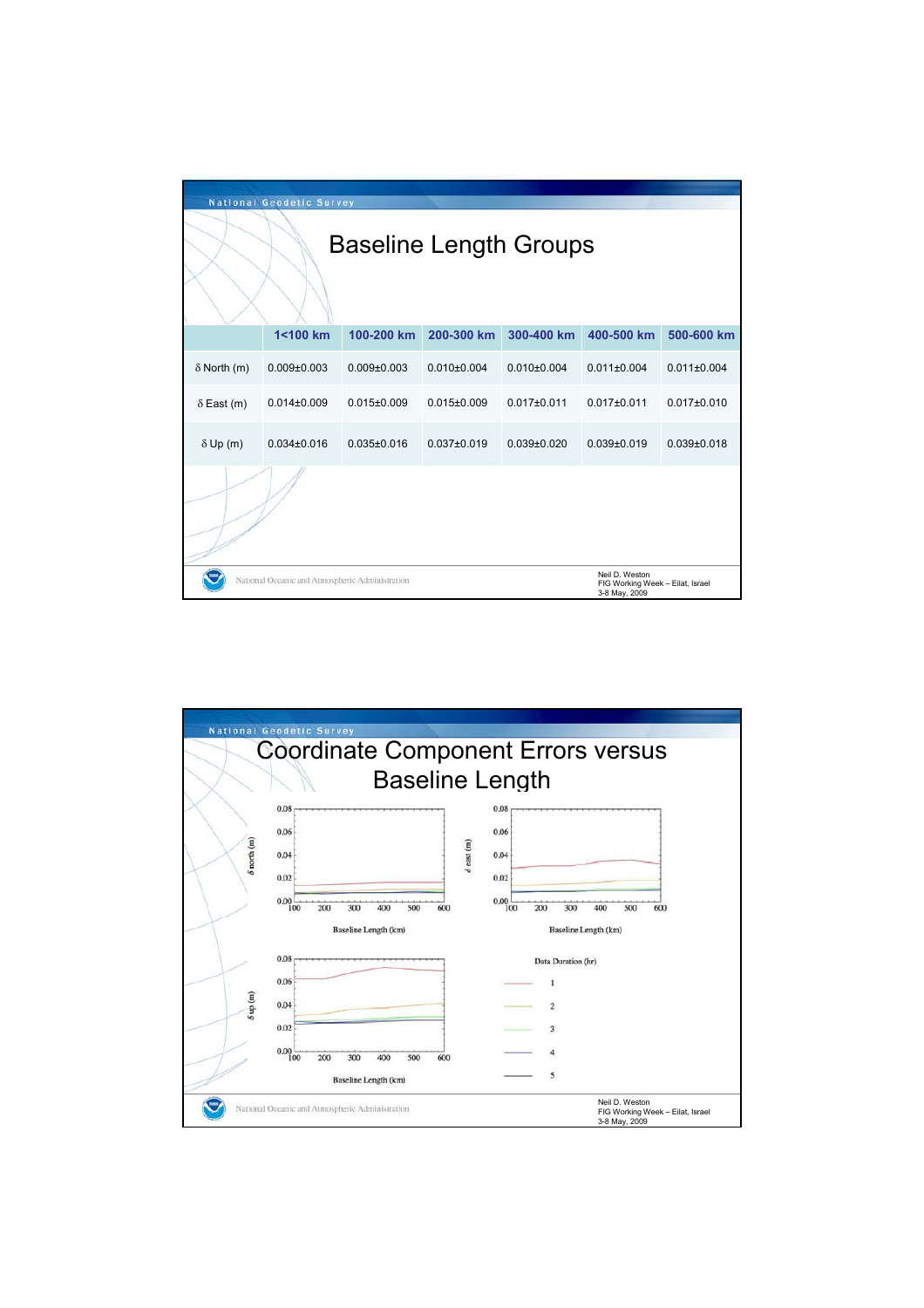|                      | <b>National Geodetic Survey</b>                                                                                        |                   |                   |                   |                   |                   |  |  |  |  |
|----------------------|------------------------------------------------------------------------------------------------------------------------|-------------------|-------------------|-------------------|-------------------|-------------------|--|--|--|--|
| Data Duration Groups |                                                                                                                        |                   |                   |                   |                   |                   |  |  |  |  |
|                      |                                                                                                                        | 1 <sub>hr</sub>   | 2 hrs             | 3 hrs             | 4 hrs             | 5 hrs             |  |  |  |  |
|                      | $\delta$ North (m)                                                                                                     | $0.016 \pm 0.001$ | $0.010\pm0.001$   | $0.008 \pm 0.001$ | $0.008 \pm 0.001$ | $0.008 + 0.001$   |  |  |  |  |
|                      | $\delta$ East (m)                                                                                                      | $0.033 \pm 0.003$ | $0.017 \pm 0.002$ | $0.010+0.001$     | $0.010+0.001$     | $0.009 + 0.001$   |  |  |  |  |
|                      | $\delta$ Up (m)                                                                                                        | $0.068 \pm 0.004$ | $0.037 \pm 0.004$ | $0.028 \pm 0.002$ | $0.027 \pm 0.001$ | $0.026 \pm 0.001$ |  |  |  |  |
|                      |                                                                                                                        |                   |                   |                   |                   |                   |  |  |  |  |
|                      | Neil D. Weston<br>National Oceanic and Atmospheric Administration<br>FIG Working Week - Eilat, Israel<br>3-8 May, 2009 |                   |                   |                   |                   |                   |  |  |  |  |

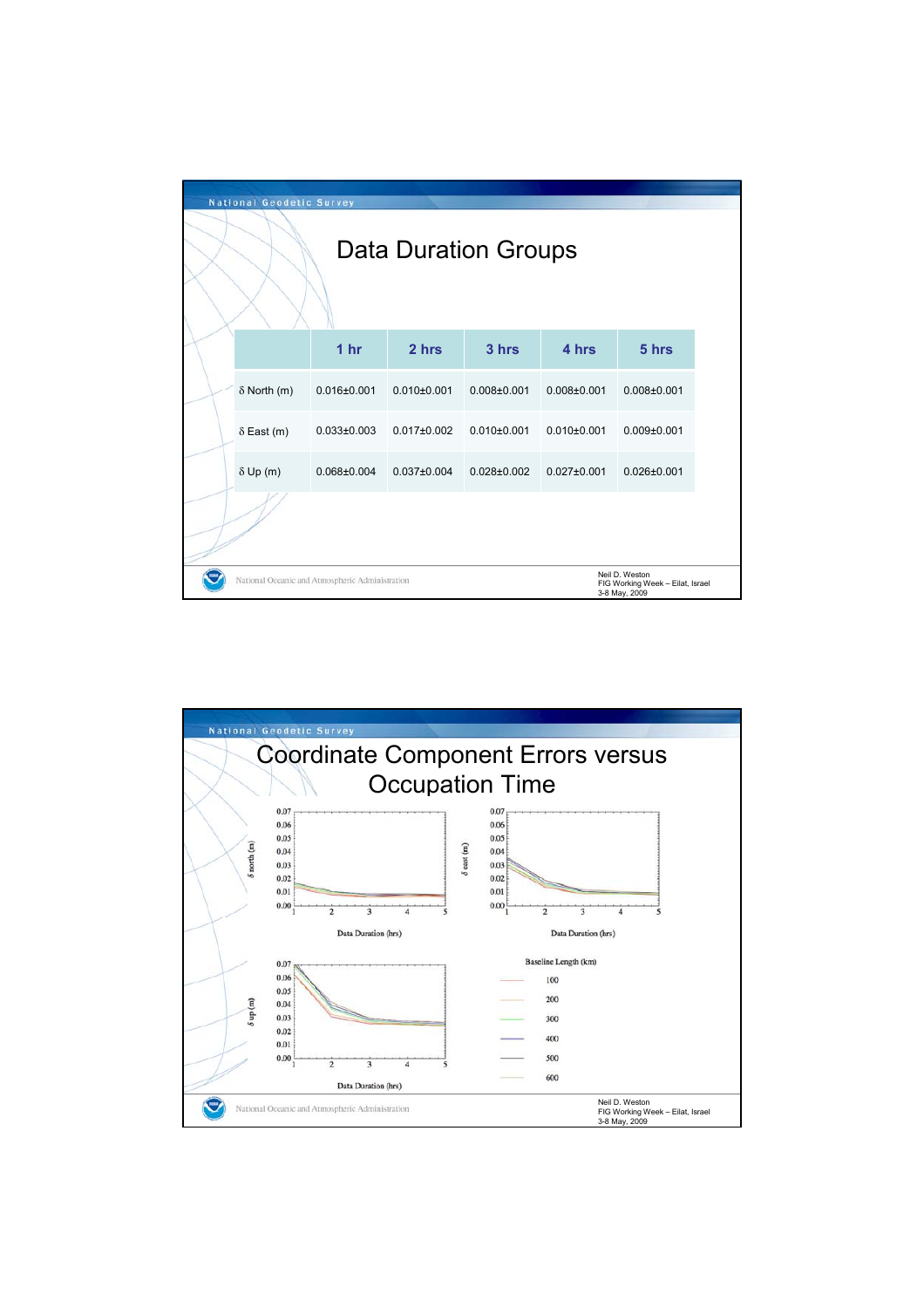